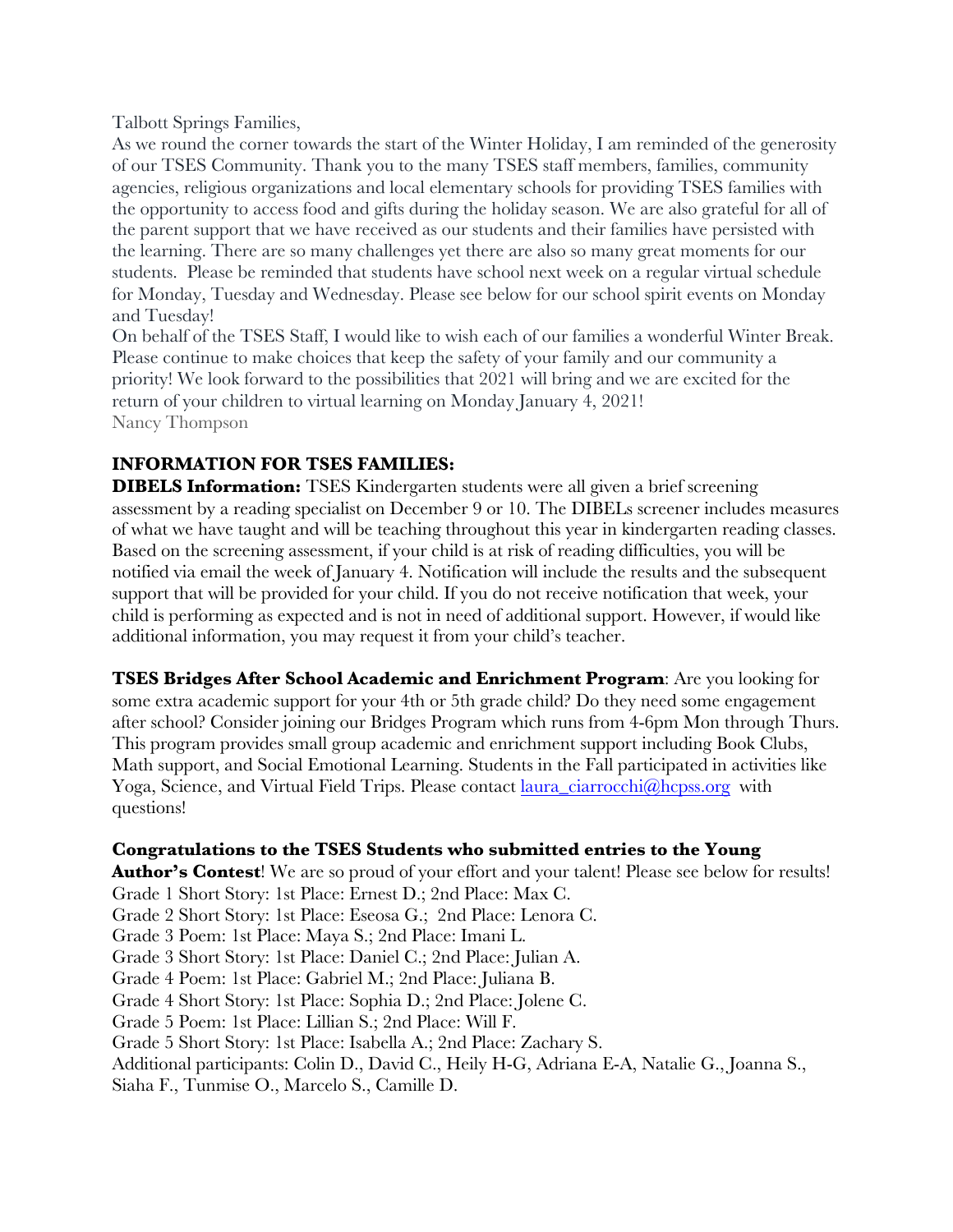**Congratulations** to the seven of our 4<sup>th</sup> and 5<sup>th</sup> graders, who wrote outstanding essays for the Carson Scholarship Nomination Process at Talbott Springs Elementary: DJ; Maddox, Sophia, Juliana, Jonah, Isabella, and Braylon. Juliana was chosen as Talbott Springs Elementary's Carson Scholarship nominee for her essay on how she plans to make the world a better place by researching a cure for food allergies. Juliana will be forwarded as the representative from TSES at the next competition level. Below are some quotes from each of our students' essays to provide some inspiration for all!

*When you think you can't do anything just know everyone you know believes in you. Including yourself. You just have to find what's inside you no matter how deep.*

*I think something that would make the world a better place would be to use more natural, plant based ingredients in our food. This is because I realize that during these challenging times many people are not eating healthy.*

*Bottom line: my mission as a kid for right now is to make people happy! :)*

*Have you ever met somebody with food allergies? Well, for 32 million kids and adults in the United States, this is their daily reality each time they are trying to find something to eat, and I am one of them.* 

*I'm going to tell you that you're going to cry and that's ok.*

*I just want a world where we could know that we can be safe and live in peace, even with any viruses preferably without any viruses out in the world.*

*My best is all that anyone can ask for but most important that is all I must ask of myself.*

**TSES Holiday Spirit Days Monday and Tuesday**! During the last week before winter break, as a way to spread some winter and holiday cheer students may participate in 2 optional spirit days during the last 2 days of school before Winter Break. Any questions or concerns email Mrs. Sansone at lauren\_sansone@hcpss.org. Let's celebrate and build school spirit and cheer on Monday and Tuesday! See below for details about each day.

- Monday 12/21-Pajama Day-Students (and staff) may wear pajamas to school.
- Tuesday 12/22-Ugly Sweater/Mismatched/Wacky Tacky Day- Students (and staff) may wear an "ugly" sweater or dress in clothes that mismatched, inside out or backwards.

**Attention-Parents of 5th Grade Students:** The process for class selection for band, strings and chorus (Performing Arts) will be shared with families of 5th graders on Friday December 18, 2020. Parents of next years' sixth graders will be asked to sign up their child for Band, Strings or Chorus using HCPSS Connect. In previous years, this was done on paper, but that is no longer an option. In addition, please note that there is a Parent Orientation Night scheduled for January 14, 2020 for 5th graders who are districted to Lake Elkhorn Middle School for the 2021-2022 school year. We will share the date for the Oakland Mills Middle School Parent Orientation when it is available. If you are not sure which middle school your child will attend, please use this link and follow the directions.

**TSES Telemedicine Information!** Please use this link to access information about this incredible resource for families, available even during virtual learning!